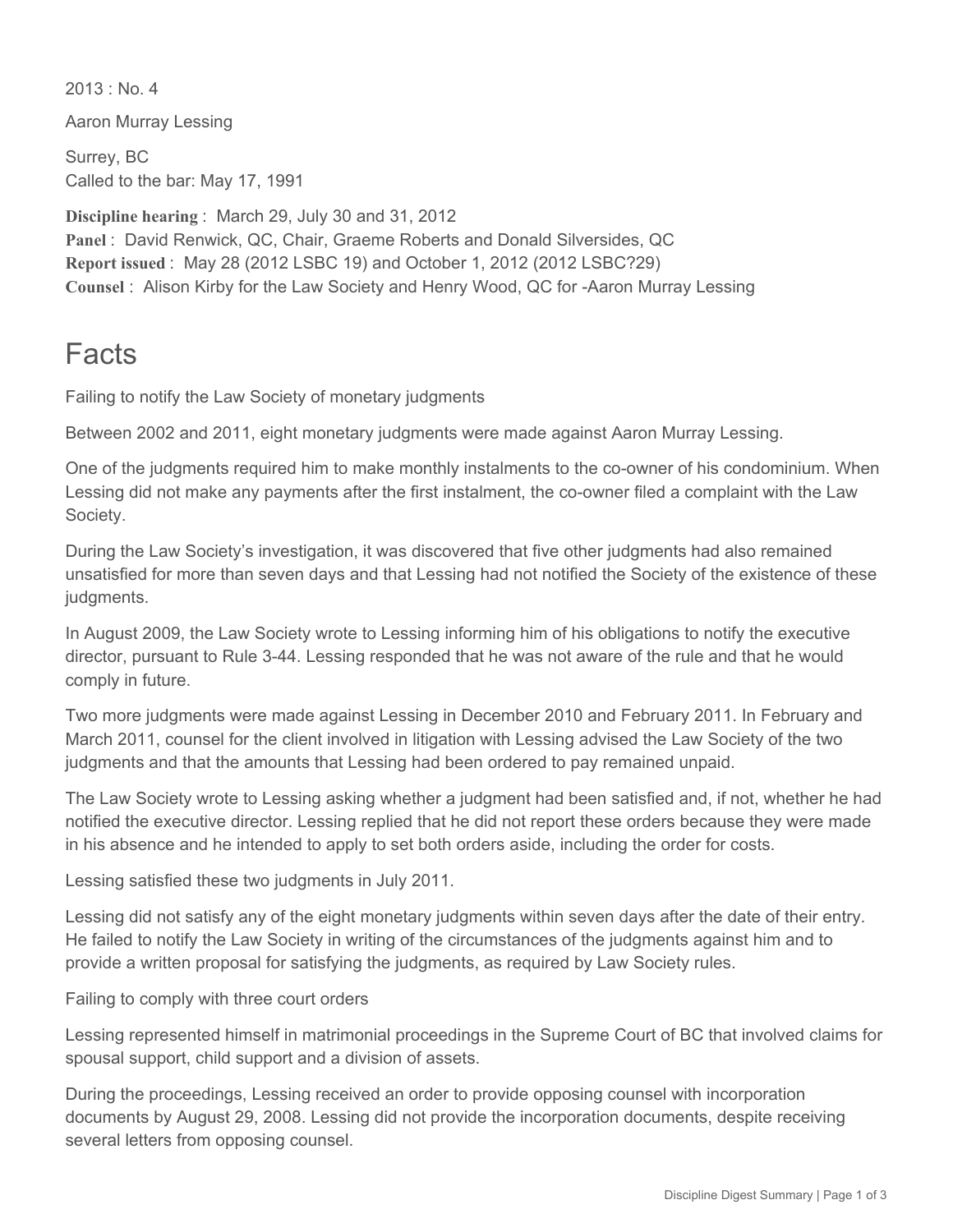On April 14, 2009, there was a second order that Lessing provide a list of documents and information to opposing council before May 7, 2009.

A third order was made when Lessing did not provide the list of documents or any of the documents specified in the second order.

On June 4, 2009, at a court hearing that was not attended by Lessing or his counsel, Lessing was found in contempt of court for failing to comply with the three orders. A fourth order was made at this time.

On June 9, 2009, Lessing produced the incorporation documents required in the first order. He subsequently produced the documents that had been ordered to provide in the second and third orders.

Lessing consulted a psychologist for counselling in early 2012. The psychologist advised the panel that, in his diagnosis, Lessing went through a period of clinical depression and showed symptoms of post-traumatic stress disorder, likely triggered by his marital issue. The psychologist -believed that the chances of Lessing repeating this type of avoidant -behaviour or getting into a similar state of depression and traumatized paralysis was low.

## **Determination**

The panel determined that, by failing to notify the Law Society of first six monetary judgments, Lessing breached the Law Society rules and that, by failing to notify the Law Society of the last two judgments, he committed professional misconduct. In the panel's view, Lessing was aware of his obligations under Rule 344 when the last two of the unsatisfied monetary judgments were entered, so they warranted more severe disciplinary action.

The panel determined that Lessing committed conduct unbecoming a lawyer by failing to comply with three court orders. Failing to comply with court orders and being found in contempt of court by a judge is very serious conduct that undermines the rule of law; however, the panel considered mitigating circumstances:

1. The panel found that Lessing made a serious mistake in representing himself in the matrimonial litigation; simultaneously acting as litigant and his own counsel undoubtedly clouded his judgment.

2. The panel agreed that, except for the incorporation documents that should have been matters of public record, Lessing's delay in producing the documents required by the court orders was not substantial.

3. The court permitted Lessing to cure his contempt by producing within 14 days the documents required in the earlier orders, and he did so.

4. The panel accepted Lessing's testimony regarding his mental state and his inability to deal with the matrimonial proceedings in which he acted as his own counsel, and accepted the psychologist's conclusion that Lessing was suffering from clinical depression in 2008 and 2009.

The panel also considered Lessing's professional conduct record, which included four conduct reviews between 1999 and 2011. None of these conduct reviews involved serious actions, and the conduct was not similar to the conduct in this case.

## Disciplinary Action

The panel ordered that Lessing pay: